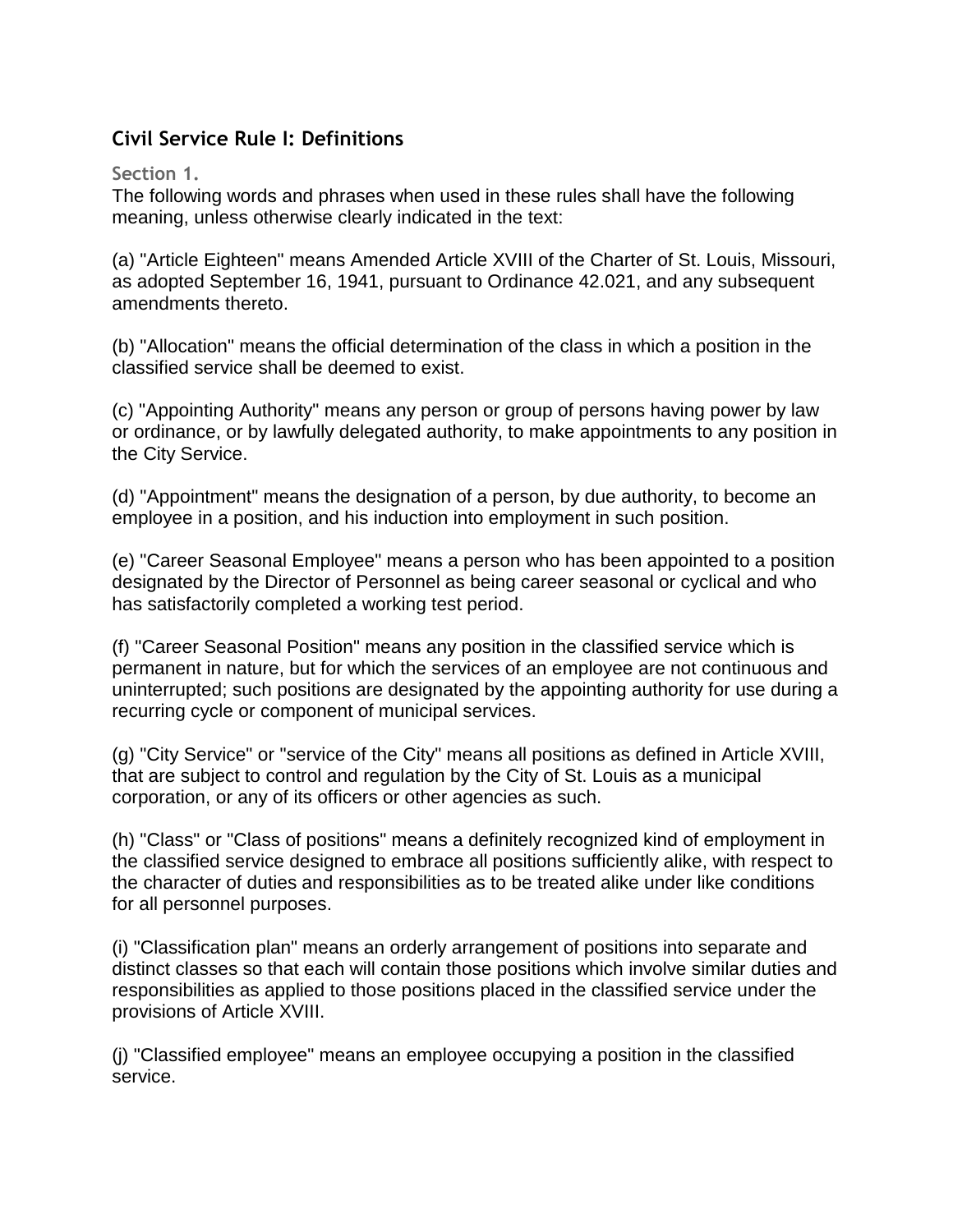(k) "Classified service" means all positions in the City Service except those specifically placed in the unclassified service as defined by Article XVIII.

(l) "Commission" means the St. Louis Civil Service Commission and "Commissioner" means a member of that body.

(m) "Compensation" means the salary, wages, fees, allowances, and all other forms of valuable consideration, earned by or paid to any employee by reason of service in any position, but does not include allowances for expenses authorized and incurred as incidents to employment.

(n) "Compensation plan" means a schedule of salaries established by ordinance for the several classes of positions recognized in the classification plan, so that all positions of a given class under similar working conditions will be paid the same salary or according to the same salary range established for the class. The compensation plan shall also include terms and conditions of employment and other benefits that are compensation in nature, such as, but not limited to, hours of work, leave, Workers' Compensation, and various insurance and death benefits.

(o) "Competitive position" means any position in the classified service that is subject to the requirements of Article XVIII relating to appointment on the basis of competitive tests of fitness and applied to every position in the classified service not expressly excepted by Article XVIII.

(p) "Demotion" means a change of an employee in the classified service from a position of one class to a position of another class with a lower-numbered pay grade to be defined by the Director.

(q) "Department" means the St. Louis Department of Personnel, including Director of Personnel, unless the context clearly requires otherwise.

(r) "Detail" means the temporary assignment of an employee from a position in one class to perform the duties of a position in a different class under the same appointing authority for a period not to exceed sixty (60) days.

(s) "Director" means the Director of Personnel as set forth by Article XVIII.

(t) "Eligible" means a person whose name has been placed on an employment, reemployment, reemployment from layoff, or promotional list for a given class.

(u) "Eligible list" means any of the lists of names of persons eligible for appointment to positions in the classified service and includes employment lists, reemployment lists, reemployment from layoff lists and promotional lists.

(v) "Employee" means a person legally occupying a position.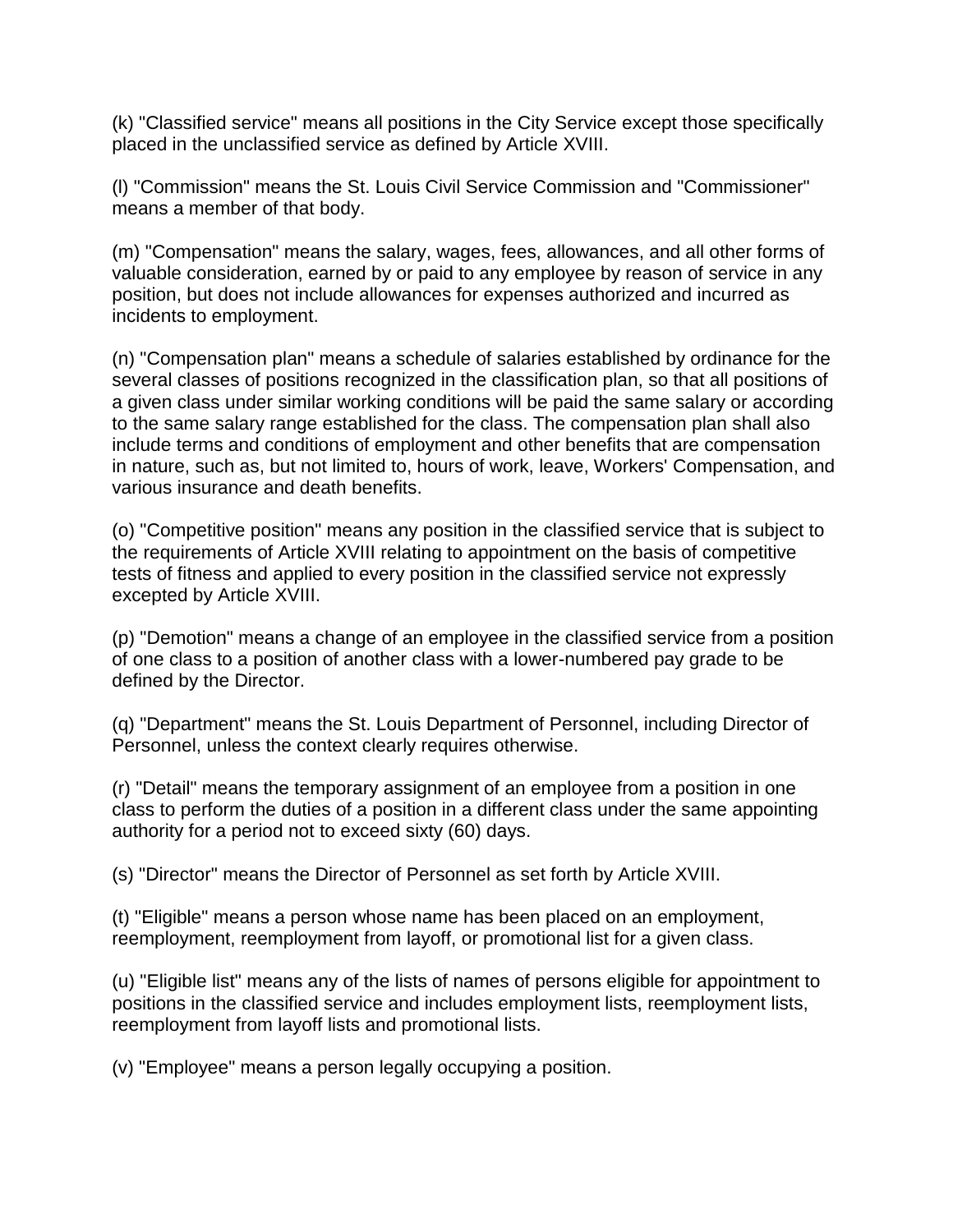(w) "Employment list" means a list of the names of persons arranged in order of merit as provided by these rules and Article XVIII, who have been found qualified through suitable tests, and who are entitled to have their names certified to appointing authorities for original appointment under the provisions of Article XVIII and these rules.

(x) "Examination" means all the tests of fitness, taken together, that are applied to determine the fitness of applicants for positions of any class.

(y) "Excepted employee" means any employee occupying an excepted position.

(z) "Excepted position" means any position in the classified service not subject to the provisions of Article XVIII requiring competitive tests of fitness for appointment and such other provisions as, by their terms, apply specifically to competitive positions alone, but which are subject to all other provisions of Article XVIII insofar as consistent with the law and the exception. The following described positions, and no others, shall be deemed to be excepted positions:

- 1. all positions filled by election by the people;
- 2. all positions of heads of principal departments and of independent agencies, that are filled by appointment by the Mayor;
- 3. all positions in the Mayor's Office, except that no employee will lose their job or status due to this change;
- 4. all positions of paid members of boards;

`

5. all officers and employees of the Board of Aldermen.

(aa) "Exempt employee" means an employee in a class of position which meets the criteria to be excluded from the overtime provisions of the Fair Labor Standards Act.

(bb) "Grade" means all positions or classes of positions in the City Service that are determined to be of the same level with respect to the difficulty and responsibility of their duties and any other measure of value, and for which the same rate or scale of rates of compensation is prescribed, under the provisions of Article XVIII.

(cc) "Layoff" means the removal of an employee because of lack of work, failure of financial appropriation, or other causes which do not reflect on the employee.

(dd) "Limited term position" means any position in the classified service which requires or is likely to require the services of an employee without interruption for a period of not more than one year.

(ee) "Non-exempt employee" means an employee in a class of position which meets the criteria of the Fair Labor Standards Act for compensation of overtime worked.

(ff) "Permanent employee" means an employee who has satisfactorily completed a working test period and whose permanent appointment has been recommended by the appointing authority and approved by the Director.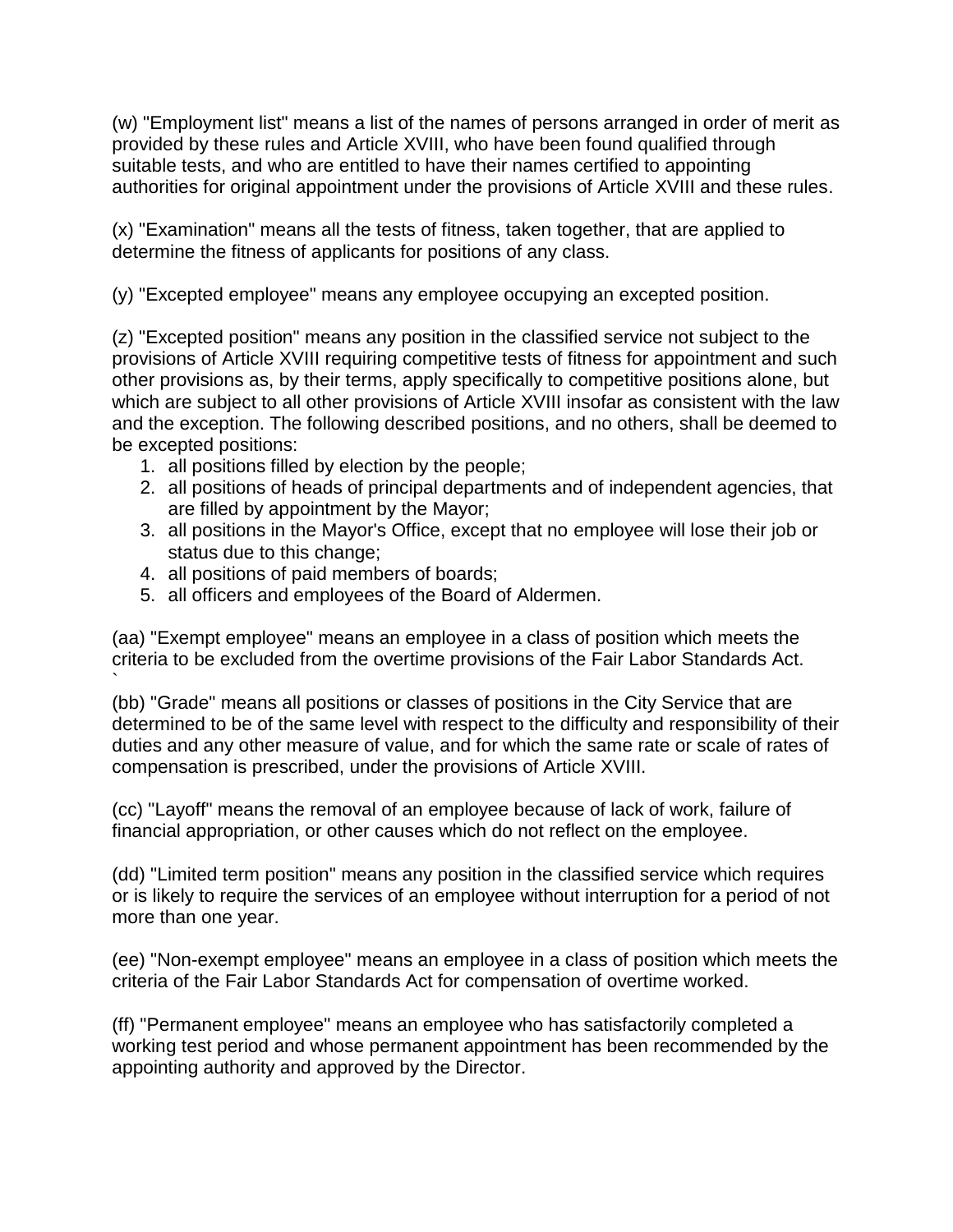(gg) "Permanent position" means any position in the classified service which has required or is likely to require the services of an employee without interruption for a period of no less than one year and with no expected delimiting date, subject to continued funding and need.

(hh) "Position" means any appointive or elective office, and any employment, or two or more of such offices and employments, the duties of which call for services to be rendered by one person.

(ii) "Promotion" means the change of an employee in the classified service with permanent status from a position of one class to a position of another class with a higher-numbered grade level.

(jj) "Promotional examination" means all tests of fitness, taken together, that are applied from time to time to determine the fitness of applicants for positions in a particular class, but which are limited to employees with permanent status who occupy a position in a class or whose names appear on a reemployment from layoff list for a lower-numbered grade level.

(kk) "Promotional list" means the names of classified employees with permanent status or whose names appear on a reemployment from layoff list, arranged in order of merit as provided in these rules, who have been found qualified through suitable tests for promotion or appointment to positions which have a higher-numbered grade level than the classes of position they are currently occupying or from which they were laid off.

(ll) "Public hearing" means an opportunity given after public notice of at least five (5) days for any person to be heard publicly by the Commission at reasonable length on the matter involved.

(mm) "Public notice" means a written notice placed upon a bulletin board or other prominent place located in or near the offices of the Department in a place accessible to the public during business hours.

(nn) "Reassignment" means the assignment of an employee in the classified service from one position to a different position in the same grade and under the same appointing authority.

(oo) "Reemployment list" means a list of names of persons who had permanent status arranged in the order provided by these rules, who have occupied positions in the classified service, who have resigned in good standing from the classified service and who are entitled to have their names certified to appointing authorities under the provisions of Article XVIII and these rules.

(pp) "Reemployment from layoff list" means a list of names of persons arranged in the order provided by these rules who have occupied positions in the classified service, and who had permanent status in the positions from which they were laid off, and who were